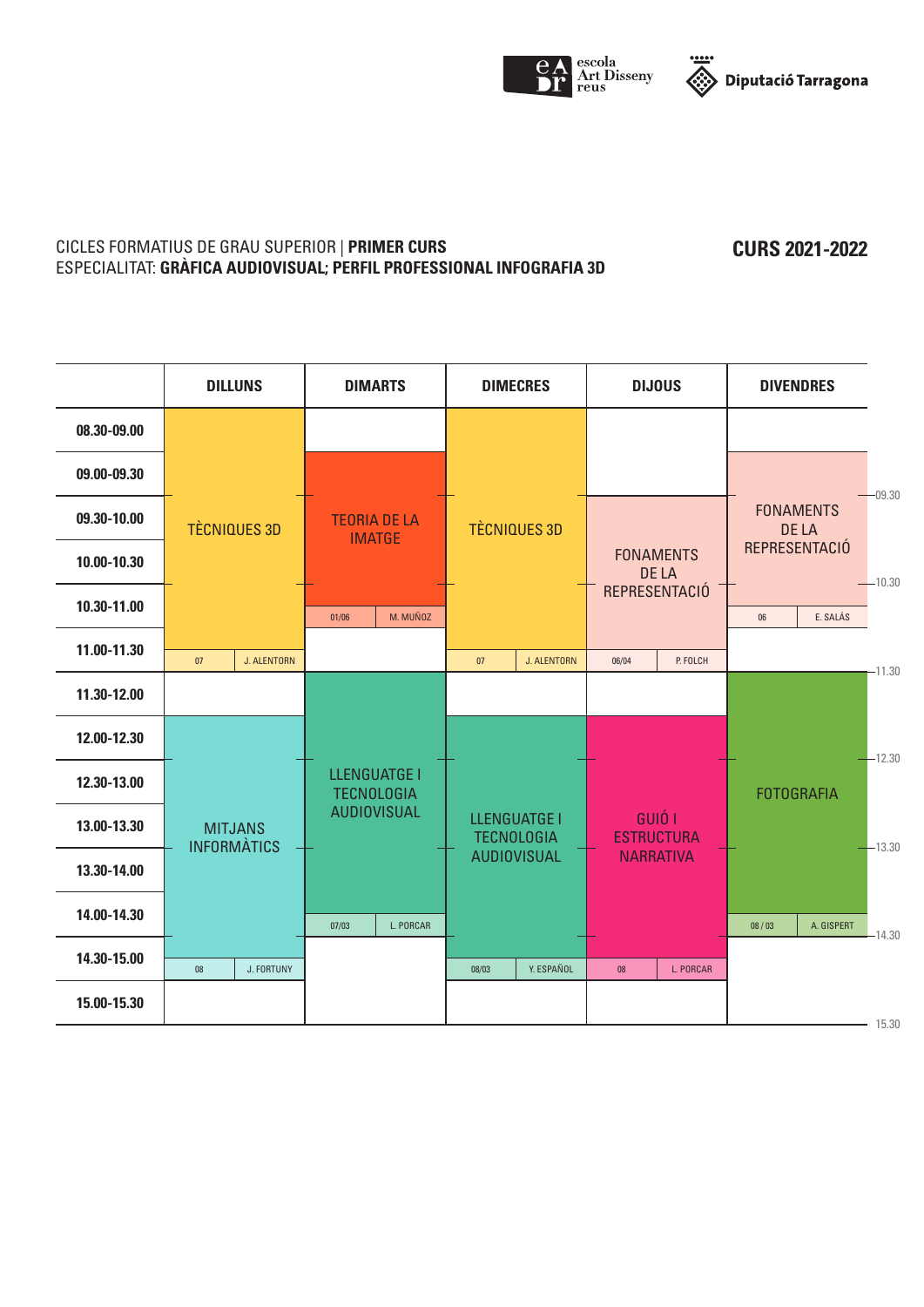



## CICLES FORMATIUS DE GRAU SUPERIOR | **SEGON CURS** ESPECIALITAT: **GRÀFICA AUDIOVISUAL; PERFIL PROFESSIONAL INFOGRAFIA 3D**

| <b>1R QUATRIMESTRE</b> |                                           |                                      |                                      |                                      |                                                       |
|------------------------|-------------------------------------------|--------------------------------------|--------------------------------------|--------------------------------------|-------------------------------------------------------|
|                        | <b>DILLUNS</b>                            | <b>DIMARTS</b>                       | <b>DIMECRES</b>                      | <b>DIJOUS</b>                        | <b>DIVENDRES</b>                                      |
| 08.30-09.00            | <b>HISTÒRIA</b>                           |                                      |                                      |                                      |                                                       |
| 09.00-09.30            | <b>AUDIOVISUAL I</b><br><b>MULTIMÈDIA</b> |                                      |                                      |                                      | <b>RECURSOS</b><br>$-09.30$                           |
| 09.30-10.00            | <b>P. BRUNED</b><br>0 <sub>5</sub>        | <b>PROJECTES</b><br><b>GRÀFICS I</b> | <b>PROJECTES</b><br><b>GRÀFICS I</b> | <b>PROJECTES</b><br><b>GRÀFICS I</b> | <b>GRÀFICS I</b><br><b>TIPOGRÀFICS</b>                |
| 10.00-10.30            | <b>RECURSOS</b>                           | <b>AUDIOVUSUALS</b>                  | <b>AUDIOVUSUALS</b>                  | <b>AUDIOVUSUALS</b>                  | J. FORTUNY<br>01<br>$-10.30$                          |
| 10.30-11.00            | <b>GRÀFICS I</b><br><b>TIPOGRÀFICS</b>    |                                      |                                      |                                      | <b>HISTÒRIA</b>                                       |
| 11.00-11.30            | J. FORTUNY<br>01                          | 07<br><b>J. ALENTORN</b>             | Y. ESPAÑOL<br>01                     | <b>L. PORCAR</b><br>01               | <b>AUDIOVISUAL I</b><br><b>MULTIMÈDIA</b><br>$-11.30$ |
| 11.30-12.00            |                                           |                                      |                                      |                                      | P. BRUNED<br>05                                       |
| 12.00-12.30            |                                           |                                      |                                      |                                      | $-12.30$                                              |
| 12.30-13.00            |                                           | <b>FORMACIÓ I</b><br>ORIENTACIÓ      | <b>POSTPRODUCCIÓ</b>                 | POSTPRODUCCIÓ                        |                                                       |
| 13.00-13.30            | PROGRAMACIÓ I<br><b>CONTROL DE</b>        | <b>LABORAL</b>                       | <b>INFOGRÀFICA</b>                   | <b>INFOGRÀFICA</b>                   | <b>PROJECTES</b><br><b>GRÀFICS I</b><br>$-13.30$      |
| 13.30-14.00            | <b>L'ANIMACIÓ</b>                         | 0 <sub>5</sub><br>Q. ZARAGOZA        | 01<br>A. GISPERT                     | 01<br>A. GISPERT                     | <b>AUDIOVISUALS</b>                                   |
| 14.00-14.30            |                                           |                                      |                                      |                                      | <b>J. ALENTORN</b><br>07<br>$-14.30$                  |
| 14.30-15.00            | A. GISPERT<br>01                          |                                      |                                      |                                      |                                                       |
| 15.00-15.30            |                                           |                                      |                                      |                                      | 15.30                                                 |

| <b>2N QUATRIMESTRE</b> |                                           |                          |                                     |                                            |                                                       |
|------------------------|-------------------------------------------|--------------------------|-------------------------------------|--------------------------------------------|-------------------------------------------------------|
|                        | <b>DILLUNS</b>                            | <b>DIMARTS</b>           | <b>DIMECRES</b>                     | <b>DIJOUS</b>                              | <b>DIVENDRES</b>                                      |
| 08.30-09.00            | <b>HISTÒRIA</b>                           |                          |                                     |                                            |                                                       |
| 09.00-09.30            | <b>AUDIOVISUAL I</b><br><b>MULTIMÈDIA</b> |                          |                                     |                                            | <b>RECURSOS</b><br>$-09.30$                           |
| 09.30-10.00            | P. BRUNED<br>0 <sub>5</sub>               | <b>PROJECTE</b>          | <b>PROJECTE</b>                     | <b>PROJECTES</b><br><b>GRÀFICS I</b>       | <b>GRÀFICS I</b><br><b>TIPOGRÀFICS</b>                |
| 10.00-10.30            | <b>RECURSOS</b>                           | <b>INTEGRAT</b>          | <b>INTEGRAT</b>                     | <b>AUDIOVUSUALS</b>                        | J. FORTUNY<br>01<br>$-10.30$                          |
| 10.30-11.00            | <b>GRÀFICS I</b><br><b>TIPOGRÀFICS</b>    |                          |                                     |                                            | <b>HISTÒRIA</b>                                       |
| 11.00-11.30            | J. FORTUNY<br>01                          | 07<br><b>J. ALENTORN</b> | Y. ESPAÑOL<br>01                    | L. PORCAR<br>01                            | <b>AUDIOVISUAL I</b><br><b>MULTIMÈDIA</b><br>$-11.30$ |
| 11.30-12.00            |                                           |                          |                                     |                                            | P. BRUNED<br>05                                       |
| 12.00-12.30            |                                           |                          |                                     |                                            | 12.30                                                 |
| 12.30-13.00            |                                           | FORMACIÓ I<br>ORIENTACIÓ | POSTPRODUCCIÓ<br><b>INFOGRÀFICA</b> | <b>POSTPRODUCCIÓ</b><br><b>INFOGRÀFICA</b> |                                                       |
| 13.00-13.30            | PROGRAMACIÓ I<br><b>CONTROL DE</b>        | <b>LABORAL</b>           |                                     |                                            | <b>PROJECTES</b><br><b>GRÀFICS I</b><br>$-13.30$      |
| 13.30-14.00            | <b>L'ANIMACIÓ</b>                         | <b>Q. ZARAGOZA</b><br>05 | A. GISPERT<br>01                    | A. GISPERT<br>01                           | <b>AUDIOVISUALS</b>                                   |
| 14.00-14.30            |                                           |                          |                                     |                                            | <b>J. ALENTORN</b><br>07<br>$-14.30$                  |
| 14.30-15.00            | A. GISPERT<br>01                          |                          |                                     |                                            |                                                       |
| 15.00-15.30            |                                           |                          |                                     |                                            | 15.30                                                 |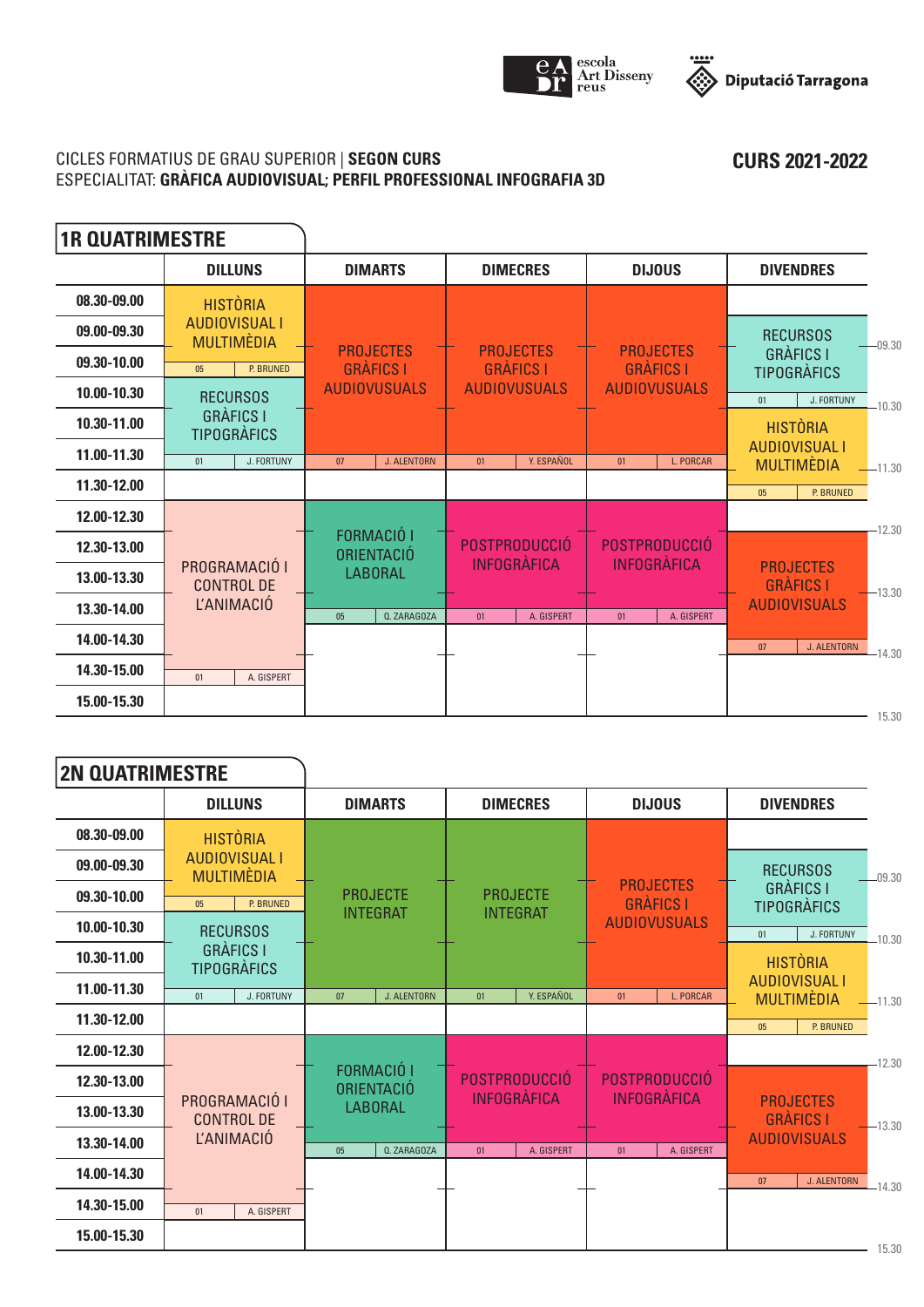



#### CICLES FORMATIUS DE GRAU SUPERIOR | **PRIMER CURS** ESPECIALITAT: **ANIMACIÓ; PERFIL PROFESSIONAL VIDEOJOCS I ENTORNS VIRTUALS**

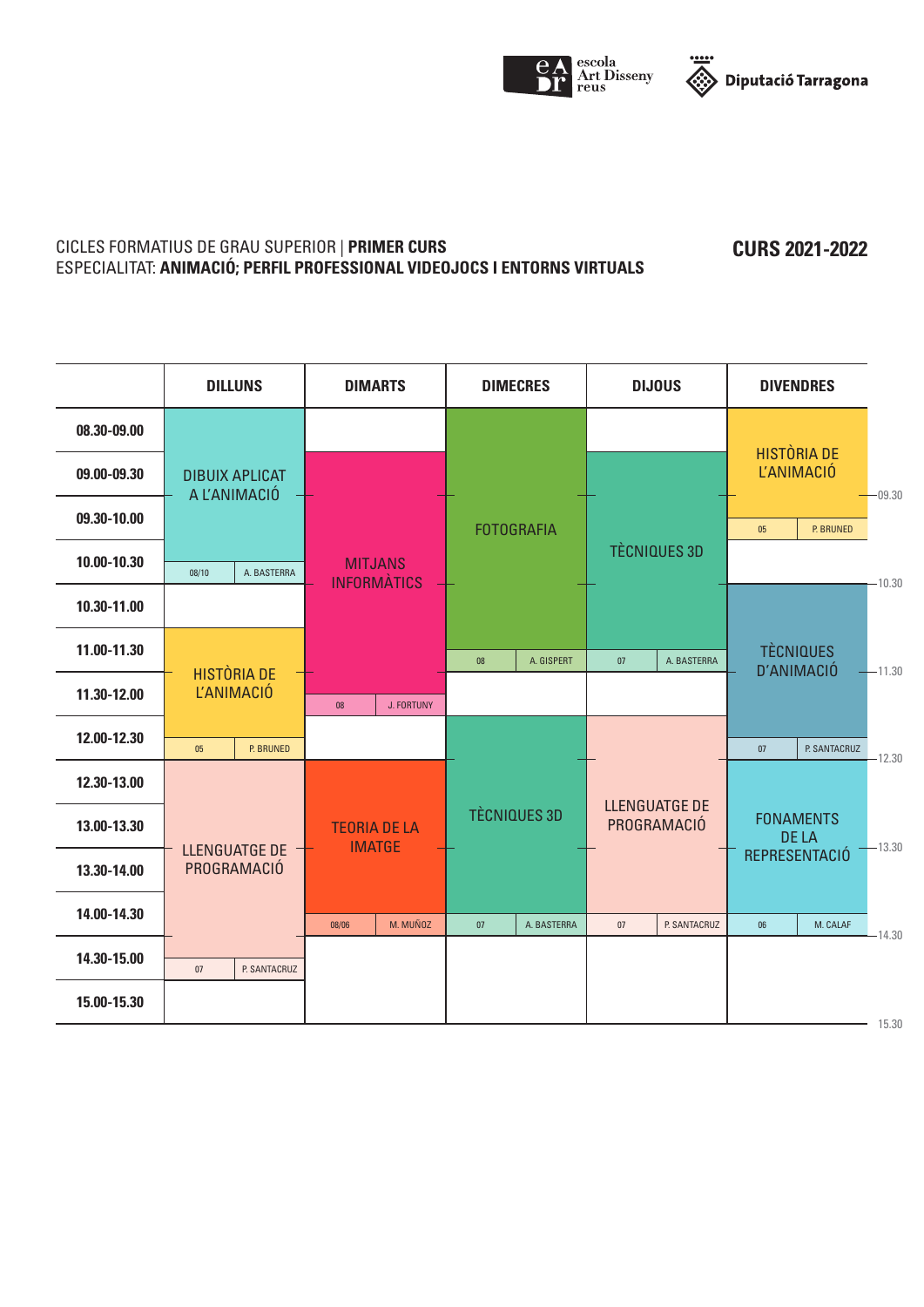



## CICLES FORMATIUS DE GRAU SUPERIOR | **SEGON CURS** ESPECIALITAT: **ANIMACIÓ; PERFIL PROFESSIONAL VIDEOJOCS I ENTORNS VIRTUALS**

 $\blacksquare$ 

| <b>1R QUATRIMESTRE</b> |                                          |                                  |                                          |                                     |                                            |
|------------------------|------------------------------------------|----------------------------------|------------------------------------------|-------------------------------------|--------------------------------------------|
|                        | <b>DILLUNS</b>                           | <b>DIMARTS</b>                   | <b>DIMECRES</b>                          | <b>DIJOUS</b>                       | <b>DIVENDRES</b>                           |
| 08.30-09.00            |                                          |                                  |                                          |                                     |                                            |
| 09.00-09.30            | <b>PROJECTES</b>                         |                                  | <b>PROJECTES</b>                         | <b>PROJECTES</b>                    | <b>TÈCNIQUES</b><br>$-09.30$               |
| 09.30-10.00            | D'ANIMACIÓ                               | <b>PROJECTES</b><br>DE VIDEOJOCS | DE VIDEOJOCS                             | DE VIDEOJOCS                        | <b>D'ANIMACIÓ II</b>                       |
| 10.00-10.30            | P. SANTACRUZ<br>02                       | <b>I ENTORNS</b>                 | <b>I ENTORNS</b><br><b>VIRTUALS</b>      | <b>I ENTORNS</b><br><b>VIRTUALS</b> | 02<br>P. SANTACRUZ<br>$-10.30$             |
| 10.30-11.00            |                                          | <b>VIRTUALS</b>                  | A. BASTERRA<br>02                        |                                     |                                            |
| 11.00-11.30            |                                          | A. BASTERRA<br>02                |                                          | P. SANTACRUZ<br>02                  | <b>PROJECTES</b><br>$-11.30$<br>D'ANIMACIÓ |
| 11.30-12.00            | GUIÓ I<br><b>ESTRUCTURA</b>              |                                  |                                          |                                     |                                            |
| 12.00-12.30            | <b>NARRATIVA</b>                         |                                  | <b>LLENGUATGE</b><br><b>I TECNOLOGIA</b> |                                     | A. BASTERRA<br>02<br>$-12.30$              |
| 12.30-13.00            | L. PORCAR<br>02 <sub>2</sub>             | FORMACIÓ I<br><b>ORIENTACIÓ</b>  | <b>AUDIOVISUAL</b>                       | <b>PROJECTES</b>                    |                                            |
| 13.00-13.30            |                                          | <b>LABORAL</b>                   | P. SANTACRUZ<br>02                       | D'ANIMACIÓ                          | $-13.30$                                   |
| 13.30-14.00            | <b>DIBUIX APLICAT</b><br>A L'ANIMACIÓ II | Q. ZARAGOZA<br>05                | <b>PROJECTES</b><br><b>DE VIDEOJOCS</b>  |                                     | <b>LLENGUATGE</b><br><b>I TECNOLOGIA</b>   |
| 14.00-14.30            |                                          |                                  | <b>I ENTORNS</b>                         | A. BASTERRA<br>02                   | <b>AUDIOVISUAL</b><br>$-14.30$             |
| 14.30-15.00            | A. BASTERRA<br>02/10                     |                                  | <b>VIRTUALS</b><br>P. SANTACRUZ<br>02    |                                     | X. LLORACH<br>02                           |
| 15.00-15.30            |                                          |                                  |                                          |                                     | 15.30                                      |

| <b>2N QUATRIMESTRE</b> |                             |                                 |                                                    |                    |                                            |
|------------------------|-----------------------------|---------------------------------|----------------------------------------------------|--------------------|--------------------------------------------|
|                        | <b>DILLUNS</b>              | <b>DIMARTS</b>                  | <b>DIMECRES</b>                                    | <b>DIJOUS</b>      | <b>DIVENDRES</b>                           |
| 08.30-09.00            |                             |                                 |                                                    |                    |                                            |
| 09.00-09.30            | <b>PROJECTES</b>            |                                 |                                                    |                    | <b>TÈCNIQUES</b><br>$-09.30$               |
| 09.30-10.00            | D'ANIMACIÓ                  | <b>PROJECTE</b>                 | <b>PROJECTE</b>                                    | <b>PROJECTE</b>    | D'ANIMACIÓ II                              |
| 10.00-10.30            | P. SANTACRUZ<br>02          | <b>INTEGRAT</b>                 | <b>INTEGRAT</b>                                    | <b>INTEGRAT</b>    | 02<br>P. SANTACRUZ<br>$-10.30$             |
| 10.30-11.00            |                             |                                 | A. BASTERRA<br>02                                  |                    |                                            |
| 11.00-11.30            |                             | 02<br>A. BASTERRA               |                                                    | P. SANTACRUZ<br>02 | <b>PROJECTES</b><br>$-11.30$               |
| 11.30-12.00            | GUIÓ I<br><b>ESTRUCTURA</b> |                                 |                                                    |                    | D'ANIMACIÓ                                 |
| 12.00-12.30            | <b>NARRATIVA</b>            |                                 | <b>LLENGUATGE</b><br><b>I TECNOLOGIA</b>           |                    | A. BASTERRA<br>02 <sub>2</sub><br>$-12.30$ |
| 12.30-13.00            | L. PORCAR<br>02             | <b>FORMACIÓ I</b><br>ORIENTACIÓ | <b>AUDIOVISUAL</b>                                 | <b>PROJECTES</b>   |                                            |
| 13.00-13.30            |                             | <b>LABORAL</b>                  | P. SANTACRUZ<br>02                                 | D'ANIMACIÓ         | $-13.30$                                   |
| 13.30-14.00            | <b>DIBUIX APLICAT</b>       | 05<br><b>Q. ZARAGOZA</b>        | <b>PROJECTES</b><br>DE VIDEOJOCS                   |                    | <b>LLENGUATGE</b><br><b>I TECNOLOGIA</b>   |
| 14.00-14.30            | A L'ANIMACIÓ II             |                                 | <b>I ENTORNS</b>                                   | A. BASTERRA<br>02  | <b>AUDIOVISUAL</b>                         |
| 14.30-15.00            | 02<br>A. BASTERRA           |                                 | <b>VIRTUALS</b><br>P. SANTACRUZ<br>02 <sub>2</sub> |                    | $-14.30$<br>X. LLORACH<br>02 <sub>2</sub>  |
| 15.00-15.30            |                             |                                 |                                                    |                    | 1 E 20                                     |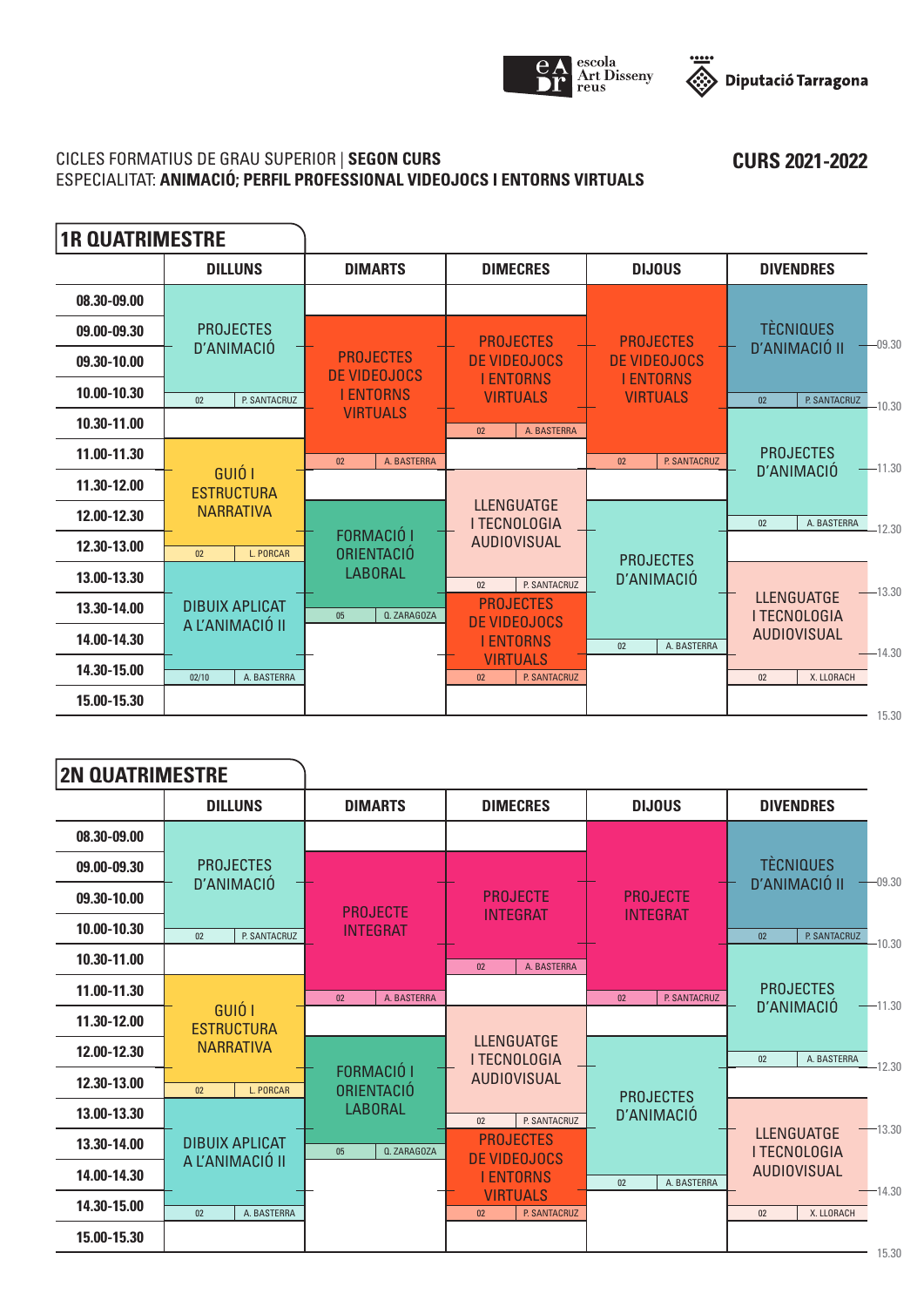



**CURS 2021-2022**

## CICLES FORMATIUS DE GRAU SUPERIOR | **PRIMER CURS** ESPECIALITAT: **PIDOD I ARQUITECTURA EFÍMERA**

| <b>GRUP A</b> |                   |                      |                                        |                                             |                    |                                                         |                                        |                  |                                     |          |
|---------------|-------------------|----------------------|----------------------------------------|---------------------------------------------|--------------------|---------------------------------------------------------|----------------------------------------|------------------|-------------------------------------|----------|
|               | <b>DILLUNS</b>    | <b>DIMARTS</b>       |                                        |                                             | <b>DIMECRES</b>    |                                                         | <b>DIJOUS</b>                          |                  | <b>DIVENDRES</b>                    |          |
| 15.30-16.00   |                   | <b>CONSTRUCCIÓ I</b> |                                        |                                             | <b>DIBUIX</b>      |                                                         |                                        |                  | <b>INSTAL-LACIONS I</b>             |          |
| 16.00-16.30   |                   | 06                   | A. VIDAL                               |                                             | <b>ARTÍSTIC</b>    |                                                         |                                        | 05               | A. VIDAL                            | $-16.30$ |
| 16.30-17.00   | <b>PROJECTES</b>  |                      | FOL <sub>1</sub>                       | 06                                          | M. CALAF           |                                                         | <b>PROJECTES</b>                       |                  |                                     |          |
| 17.00-17.30   |                   | 07                   | <b>Q. ZARAGOZA</b>                     |                                             | <b>ANALISI</b>     |                                                         |                                        |                  | <b>SISTEMES DE</b><br>REPRESENTACIÓ | $-17.30$ |
| 17.30-18.00   | A. BUYÓ<br>05     |                      |                                        |                                             | PROJECTUAL         | 0 <sub>5</sub>                                          | A. BUYÓ                                |                  |                                     |          |
| 18.00-18.30   |                   |                      | <b>MITJANS</b><br><b>INFORMATICS I</b> |                                             | A. BUYÓ            | HISTÒRIA DE<br><b>L'ARQUITECTURA</b><br>P. BRUNED<br>06 |                                        | 06               | A. BUYÓ                             | $-18.30$ |
| 18.30-19.00   | <b>DIBUIX</b>     |                      |                                        | <b>HISTÒRIA DE</b><br><b>L'ARQUITECTURA</b> |                    |                                                         |                                        |                  |                                     |          |
| 19.00-19.30   | <b>TÈCNIC</b>     | 08                   | Y. ESPAÑOL                             | 07                                          | P. BRUNED          |                                                         |                                        | CAD <sub>I</sub> |                                     | $-19.30$ |
| 19.30-20.00   |                   |                      | <b>DIBUIX</b>                          |                                             | <b>EXPRESSIÓ</b>   |                                                         | <b>EXPRESSIÓ</b><br><b>VOLUMÈTRICA</b> |                  |                                     |          |
| 20.00-20.30   | J. ALENTORN<br>06 |                      | <b>ARTÍSTIC</b>                        |                                             | <b>VOLUMÈTRICA</b> |                                                         |                                        | 07               | <b>Q. VILAFRANCA</b>                | $-20.30$ |
| 20.30-21.00   |                   | 06                   | M. CALAF                               | 10/04                                       | P. FOLCH           | 10/04                                                   | P. FOLCH                               | <b>MATERIALS</b> |                                     |          |
| 21.00-21.30   |                   |                      |                                        |                                             |                    |                                                         |                                        | 05               | A. VIDAL                            | 21.30    |

**GRUP B**

| UNVF D      |                                             |                          |                            |                   |                                             |          |
|-------------|---------------------------------------------|--------------------------|----------------------------|-------------------|---------------------------------------------|----------|
|             | <b>DILLUNS</b>                              | <b>DIMARTS</b>           | <b>DIMECRES</b>            | <b>DIJOUS</b>     | <b>DIVENDRES</b>                            |          |
| 15.30-16.00 |                                             | FOL I                    | <b>ANÀLISI</b>             |                   | <b>HISTÒRIA DE</b><br><b>L'ARQUITECTURA</b> |          |
| 16.00-16.30 |                                             | <b>Q. ZARAGOZA</b><br>07 | <b>PROJECTUAL</b>          |                   | P. BRUNED<br>06                             | $-16.30$ |
| 16.30-17.00 | <b>PROJECTES</b>                            | <b>CONSTRUCCIÓ I</b>     | A. BUYÓ<br>08              | <b>PROJECTES</b>  | <b>INSTAL-LACIONS I</b>                     |          |
| 17.00-17.30 |                                             | A. VIDAL<br>06           | <b>DIBUIX</b>              |                   | A. VIDAL<br>05                              | $-17.30$ |
| 17.30-18.00 | J. BERGADÀ<br>06                            | <b>DIBUIX</b>            | <b>ARTÍSTIC</b>            | J. BERGADÀ<br>06  |                                             |          |
| 18.00-18.30 | <b>HISTÒRIA DE</b><br><b>L'ARQUITECTURA</b> | <b>ARTÍSTIC</b>          | M. CALAF<br>06             | <b>MATERIALS</b>  | <b>SISTEMES DE</b><br>REPRESENTACIÓ         | $-18.30$ |
| 18.30-19.00 | P. BRUNED<br>05                             | M. CALAF<br>06           |                            | A. VIDAL<br>05    |                                             |          |
| 19.00-19.30 | <b>EXPRESSIÓ</b>                            |                          | <b>CADI</b>                |                   | J. BERGADÀ<br>05                            | $-19.30$ |
| 19.30-20.00 | <b>VOLUMÈTRICA</b>                          | <b>EXPRESSIÓ</b>         |                            | <b>DIBUIX</b>     |                                             |          |
| 20.00-20.30 | P. FOLCH<br>10/04                           | <b>VOLUMÈTRICA</b>       | <b>Q. VILAFRANCA</b><br>07 | <b>TÈCNIC</b>     | <b>MITJANS</b><br><b>INFORMATICS I</b>      | $-20.30$ |
| 20.30-21.00 |                                             | P. FOLCH<br>10/04        |                            |                   |                                             |          |
| 21.00-21.30 |                                             |                          |                            | J. ALENTORN<br>06 | Y. ESPAÑOL<br>08                            | 21.30    |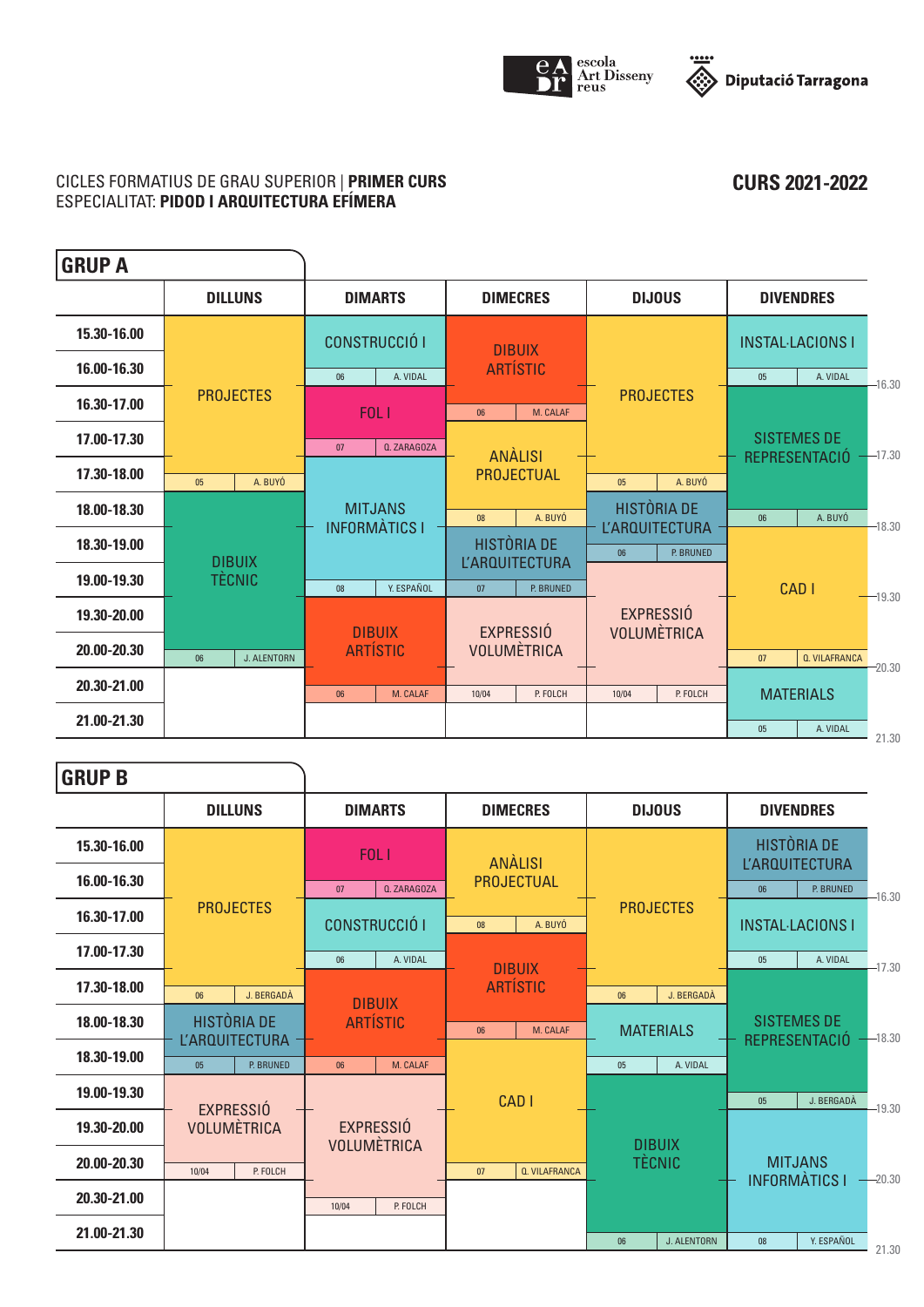



**CURS 2021-2022**

## CICLES FORMATIUS DE GRAU SUPERIOR | **SEGON CURS** ESPECIALITAT: **PROJECTES I DIRECCIÓ D'OBRES DE DECORACIÓ**

|             |                                    | <b>DILLUNS</b>                            |    | <b>DIMARTS</b>        |                          | <b>DIMECRES</b>                             | <b>DIJOUS</b>                           |                      |    | <b>DIVENDRES</b>                        |                                      |
|-------------|------------------------------------|-------------------------------------------|----|-----------------------|--------------------------|---------------------------------------------|-----------------------------------------|----------------------|----|-----------------------------------------|--------------------------------------|
| 15.30-16.00 |                                    |                                           |    |                       |                          |                                             |                                         |                      |    |                                         |                                      |
| 16.00-16.30 |                                    | <b>PROJECTES</b>                          |    | <b>MITJANS</b>        |                          | <b>CONSTRUCCIÓ II</b>                       |                                         |                      |    | <b>ANALISI</b><br><b>FORMES VISUALS</b> | $-16.30$                             |
| 16.30-17.00 |                                    |                                           |    | <b>INFORMATICS II</b> |                          |                                             |                                         | <b>CAD II</b>        | 07 | M. CALAF                                |                                      |
| 17.00-17.30 | 07                                 | X. MONJE                                  | 08 | J. FORTUNY            | 05                       | J. BERGADÀ                                  |                                         |                      |    | HISTÒRIA DE<br><b>L'INTERIORISME</b>    | $-17.30$                             |
| 17.30-18.00 |                                    |                                           |    | <b>FOL II</b>         |                          | <b>HISTÒRIA DE</b><br><b>L'INTERIORISME</b> |                                         |                      | 07 | P. BRUNED                               |                                      |
| 18.00-18.30 | <b>EINES</b><br><b>PROJECTUALS</b> |                                           | 07 | <b>Q. ZARAGOZA</b>    | 07                       | P. BRUNED                                   | 07                                      | <b>Q. VILAFRANCA</b> |    |                                         | $-18.30$                             |
| 18.30-19.00 |                                    |                                           |    |                       | <b>INSTAL-LACIONS II</b> |                                             | <b>ANALISI</b><br><b>FORMES VISUALS</b> |                      |    |                                         | <b>PROGRAMACIO</b><br><b>D'OBRES</b> |
| 19.00-19.30 | 01                                 | N. ÁLVAREZ                                | 07 | A. VIDAL              | 08                       | M. CALAF                                    | <b>ESTRATÈGIA I</b>                     |                      |    |                                         | $-19.30$                             |
| 19.30-20.00 |                                    |                                           |    |                       |                          |                                             | <b>GESTIÓ</b>                           |                      | 02 | A. VIDAL                                |                                      |
| 20.00-20.30 |                                    | <b>CONSTRUCCIÓ II</b><br><b>PROJECTES</b> |    |                       |                          | <b>PROJECTES</b>                            | 07                                      | A. BUYÓ              |    |                                         | $-20.30$                             |
| 20.30-21.00 |                                    |                                           |    |                       |                          |                                             |                                         |                      |    |                                         |                                      |
| 21.00-21.30 | 05                                 | J. BERGADÀ                                | 07 | X. MONJE              | 08                       | X. MONJE                                    |                                         |                      |    |                                         | 21.30                                |

| <b>ALTERNATIVA PELS ALUMNES ACOLLITS AL 3X2</b> |                       |                                    |    |                                       |    |                                             |    |                                      |                                  |                                             |              |
|-------------------------------------------------|-----------------------|------------------------------------|----|---------------------------------------|----|---------------------------------------------|----|--------------------------------------|----------------------------------|---------------------------------------------|--------------|
|                                                 |                       | <b>DILLUNS</b>                     |    | <b>DIMARTS</b>                        |    | <b>DIMECRES</b>                             |    | <b>DIJOUS</b>                        | <b>DIVENDRES</b>                 |                                             |              |
| 15.30-16.00                                     |                       |                                    |    |                                       |    |                                             |    |                                      |                                  |                                             |              |
| 16.00-16.30                                     |                       | <b>PROJECTES</b>                   |    |                                       |    | <b>CONSTRUCCIÓ II</b>                       |    |                                      | ANALISI<br><b>FORMES VISUALS</b> |                                             | $-16.30$     |
| 16.30-17.00                                     |                       |                                    |    | <b>TALLER PFC</b><br>(3X2)            |    |                                             |    | <b>CAD II</b>                        | 07                               | M. CALAF                                    |              |
| 17.00-17.30                                     | 07                    | X. MONJE                           |    |                                       | 05 | J. BERGADÀ                                  |    |                                      |                                  | <b>HISTÒRIA DE</b><br><b>L'INTERIORISME</b> | $-17.30$     |
| 17.30-18.00                                     |                       |                                    |    |                                       |    | <b>HISTÒRIA DE</b><br><b>L'INTERIORISME</b> |    |                                      | 07                               | P. BRUNED                                   |              |
| 18.00-18.30                                     |                       | <b>EINES</b><br><b>PROJECTUALS</b> | 09 | J. BERGADÀ,<br>X. MONJE<br>N. ÁLVAREZ | 07 | P. BRUNED                                   | 07 | <b>Q. VILAFRANCA</b>                 |                                  |                                             | $-18.30$     |
| 18.30-19.00                                     |                       |                                    |    | <b>INSTAL-LACIONS II</b>              |    | <b>ANALISI</b><br><b>FORMES VISUALS</b>     |    | PROGRAMACIÓ<br><b>D'OBRES</b>        |                                  |                                             |              |
| 19.00-19.30                                     | 01                    | N. ÁLVAREZ                         | 07 | A. VIDAL                              | 08 | M. CALAF                                    |    | <b>ESTRATÈGIA I</b><br><b>GESTIÓ</b> |                                  |                                             | $-19.30$     |
| 19.30-20.00                                     |                       |                                    |    |                                       |    |                                             |    |                                      | 02                               | A. VIDAL                                    |              |
| 20.00-20.30                                     | <b>CONSTRUCCIÓ II</b> |                                    |    | <b>PROJECTES</b>                      |    | <b>PROJECTES</b>                            | 07 | A. BUYÓ                              |                                  |                                             | $-20.30$     |
| 20.30-21.00                                     |                       |                                    |    |                                       |    |                                             |    |                                      |                                  |                                             |              |
| 21.00-21.30                                     | 05                    | J. BERGADÀ                         | 07 | X. MONJE                              | 08 | X. MONJE                                    |    |                                      |                                  |                                             | <b>01.00</b> |